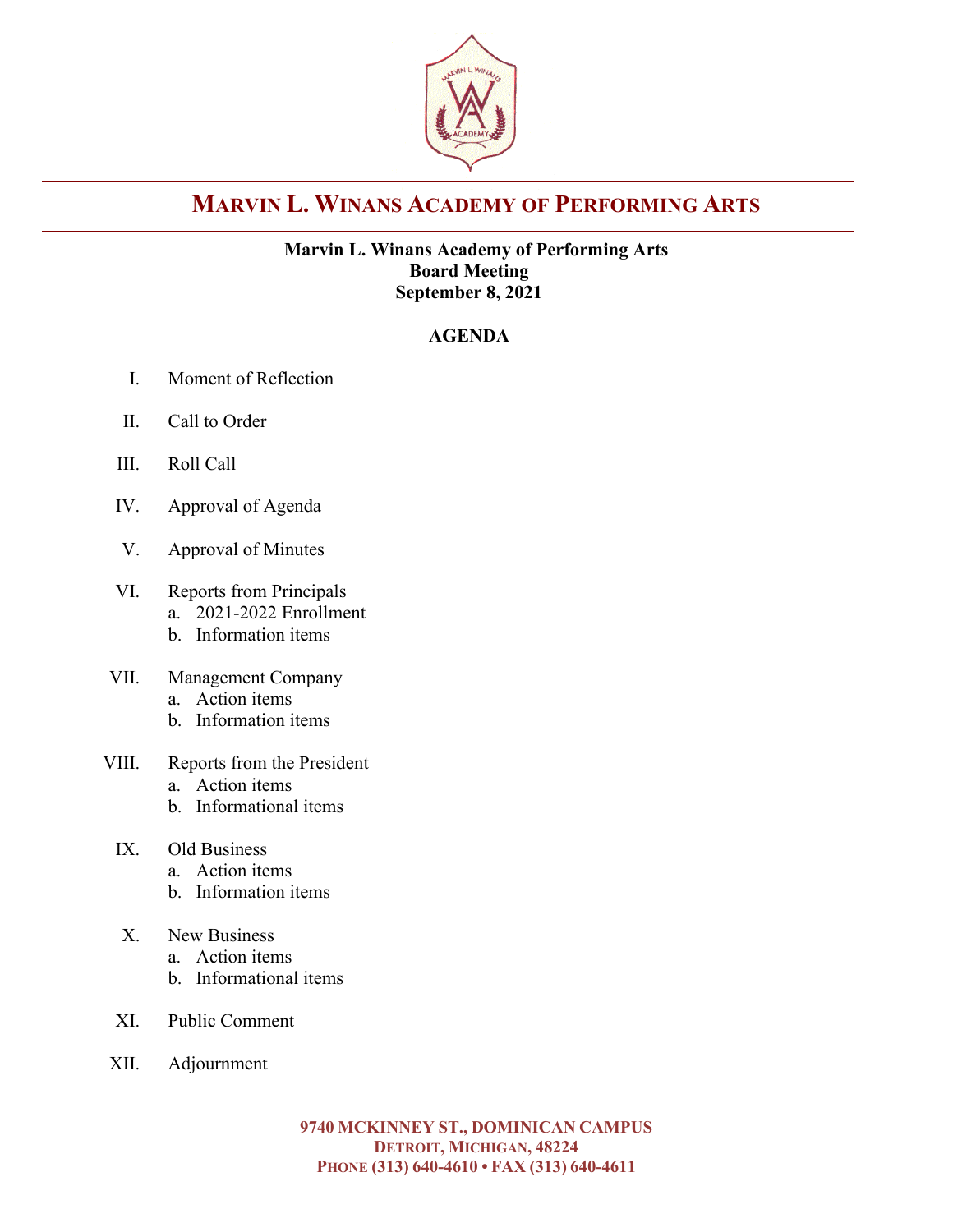

Marvin L. Winans Academy of Performing Arts

Board of Directors

Minutes of meeting held on:

Wednesday, September 8, 2021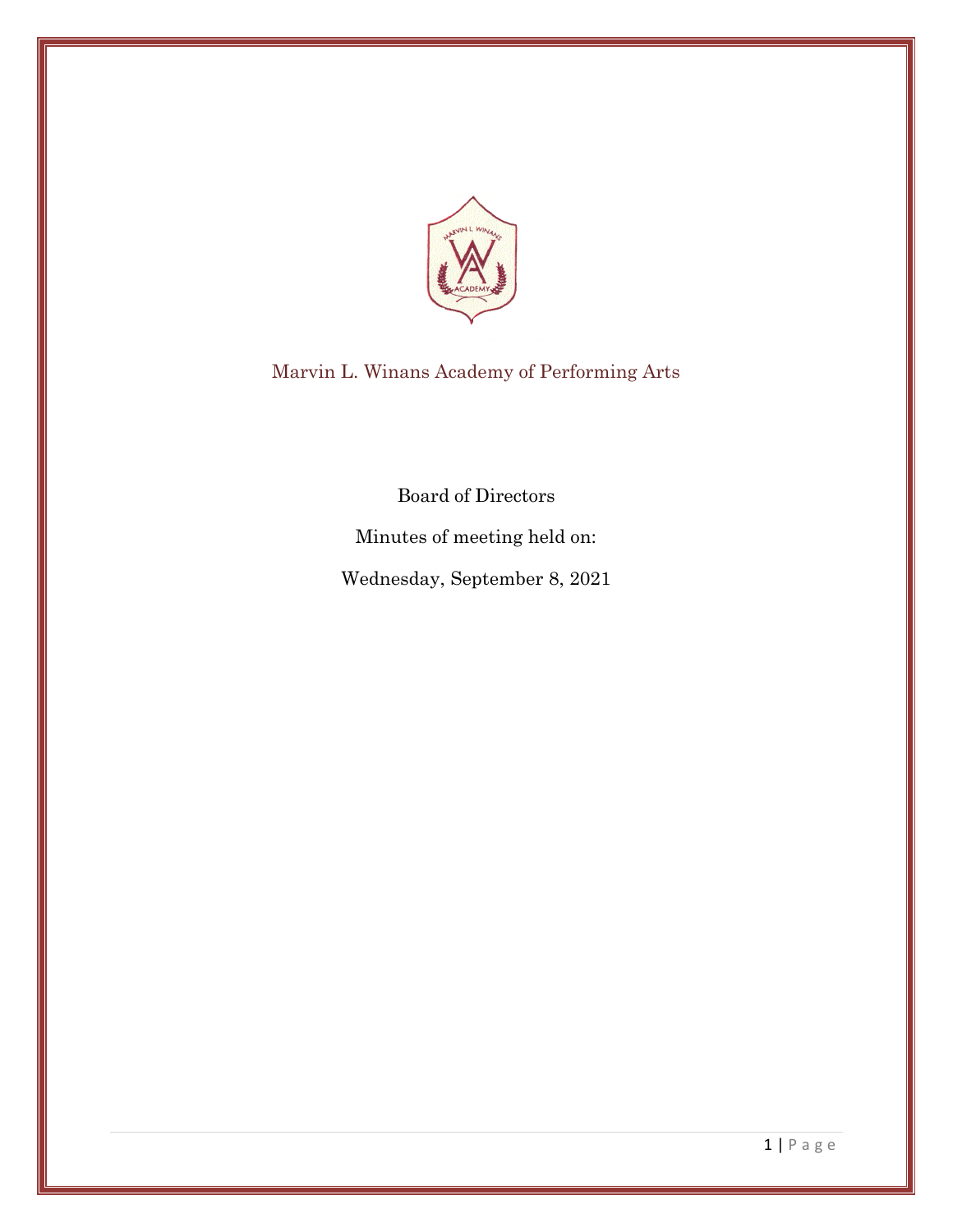Marvin L. Winans Academy of Performing Arts

Board of Directors Meeting

Wednesday, September 8, 2021

The monthly meeting of the Board of Directors of the Marvin L. Winans Academy of Performing Arts was held on Wednesday, September 8, 2021, via Zoom, at 6:30 p.m.

### **The following Board Members were present:**

- Terra Webster Board President Ann Arbor, MI: Washtenaw County)
- Lauren Campbell Board Secretary/Treasury (Sterling Heights, MI: Macomb County)
- Jason Gold Board Member (Belleville, MI: Wayne County)
- Charles Murphy Board Member (Bloomfield Hills, MI: Oakland County)
- Fernando Parker Board Vice President (Livonia, MI: Wayne County)

### **The following Board Members were not in attendance:**

N/A

### **Guest included:**

- ➢ Lateefah Scott Solid Rock Management
- $\triangleright$  Dr. James Spruill Principal
- ➢ Tomi Ingram District Academic Officer
- ➢ Falicia Moreland-Trice District Curriculum Director
- $\triangleright$  Janaire White Administrative Assistant
- ➢ Ken Tesauro- Quality Performance Resource Group

### **Parent Guest**:

N/A

Terra Webster officially called the meeting to order at 6:33 p.m.

Board moved to approve the September agenda. Motion made by Fernando Parker and seconded by Lauren Campbell.

### ➢ **Roll Call Vote:**

Yeas: Terra Webster, Fernando Parker, Charles Murphy, Lauren Campbell, Jason Gold 5 Yeas and 0 Nays The motion was approved.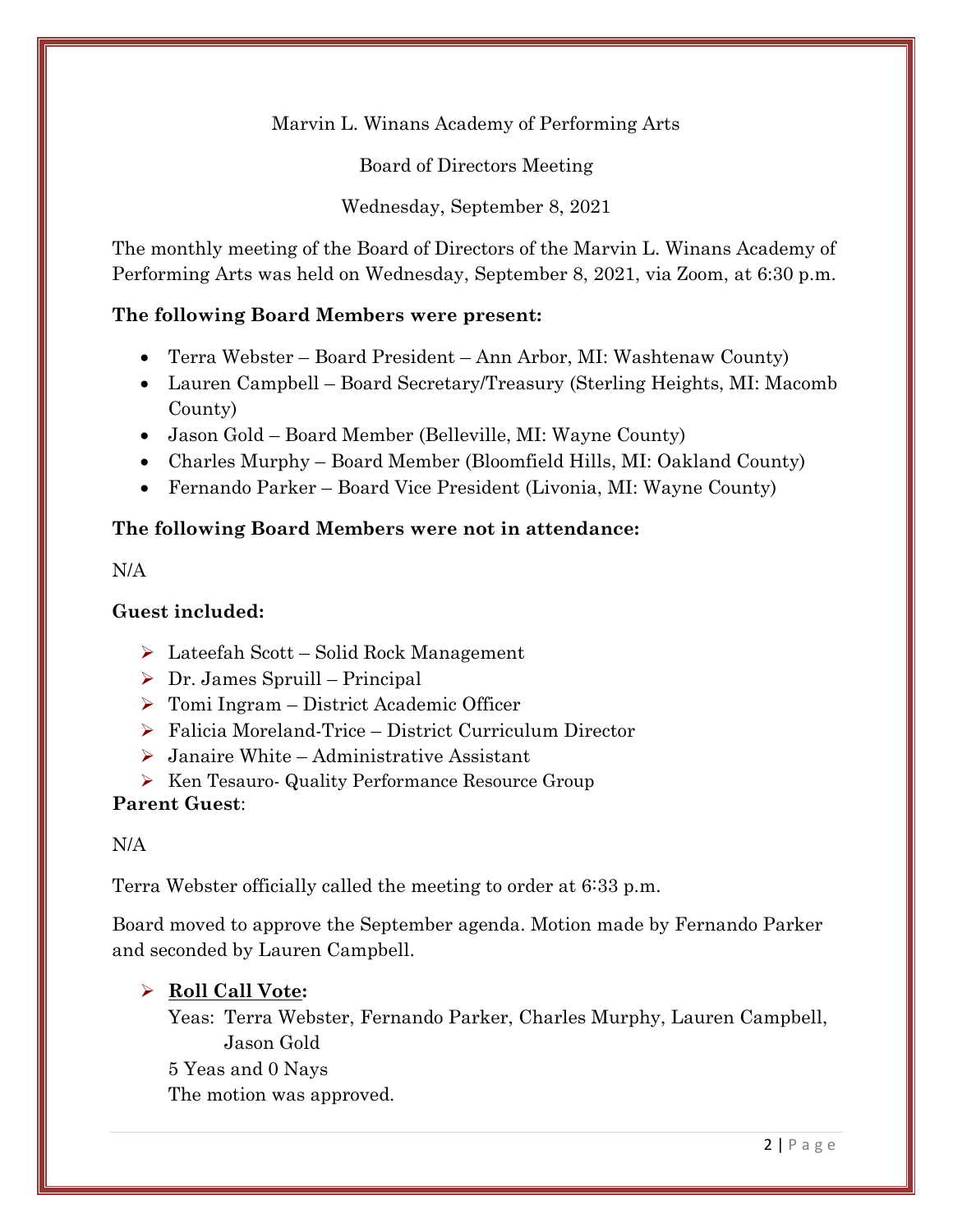Board moved to approve the minutes from the August board meeting. Motion made by Lauren Campbell and was seconded by Charles Murphy.

### ➢ **Roll Call Vote:**

Yeas: Terra Webster, Fernando Parker, Charles Murphy, Lauren Campbell, Jason Gold 5 Yeas and 0 Nays The motion was approved.

### **Principals' Reports:**

### **District Report: (presented by Dr. James Spruill):**

#### ➢ **Calendar**

- a. Sept 3-6 Labor Day Recess
- b. Sept 7 First Day of School
- c. Sept 8 NWEA Testing Starts
- d. Sept 15 WAPA Board Meeting
- e. Sept 17 Constitution Day

### ➢ **Enrollment is as follows:**

- a. Re-enrollment/Enrolment: The goal is to retain 90%-100% of students year to year. Enrollment target is 450 students.
- b. 320 Enrolled as of Wednesday, September 9, 2021
- c. Retained 92% of our students from the end of the year (260 of 289) [340 minus 51 8th graders]
- d. 301 enrolled as of Tuesday, September 3, 2021, 2021:
	- $\text{K}=24$ ; 1st = 36; 2nd = 27; 3rd = 36; 4th = 34; 5th = 31; 6th = 41; 7th = 31
	- New Enrollment:  $K = 18$ ;  $1^{st} = 8$ ;  $2^{nd} = 6$ ;  $3^{rd} = 3$ ;  $6^{th} = 5$ ;  $8^{th} = 1$
- e. Incentivized recruitment and enrollment

### ➢ **Attendance**

a. N/A

- ➢ **K-8 Culture and Climate:** The goal is to have less than 150 behavior incidents and a reduction in suspensions per school**.** 
	- a. WAPA Staff completed Restorative Practices Training on Tuesday, August 31, 2021

### ➢ **SPED (Special Education)**

### **Tier 4 Activities**

### **A. Caseload Total (19 Students)**

- a. K-5 Resource Room (9 students)
- b. 6-8 Resource Room (4 students)
- c. Social Worker (5 Students)
- d. Speech (15 students)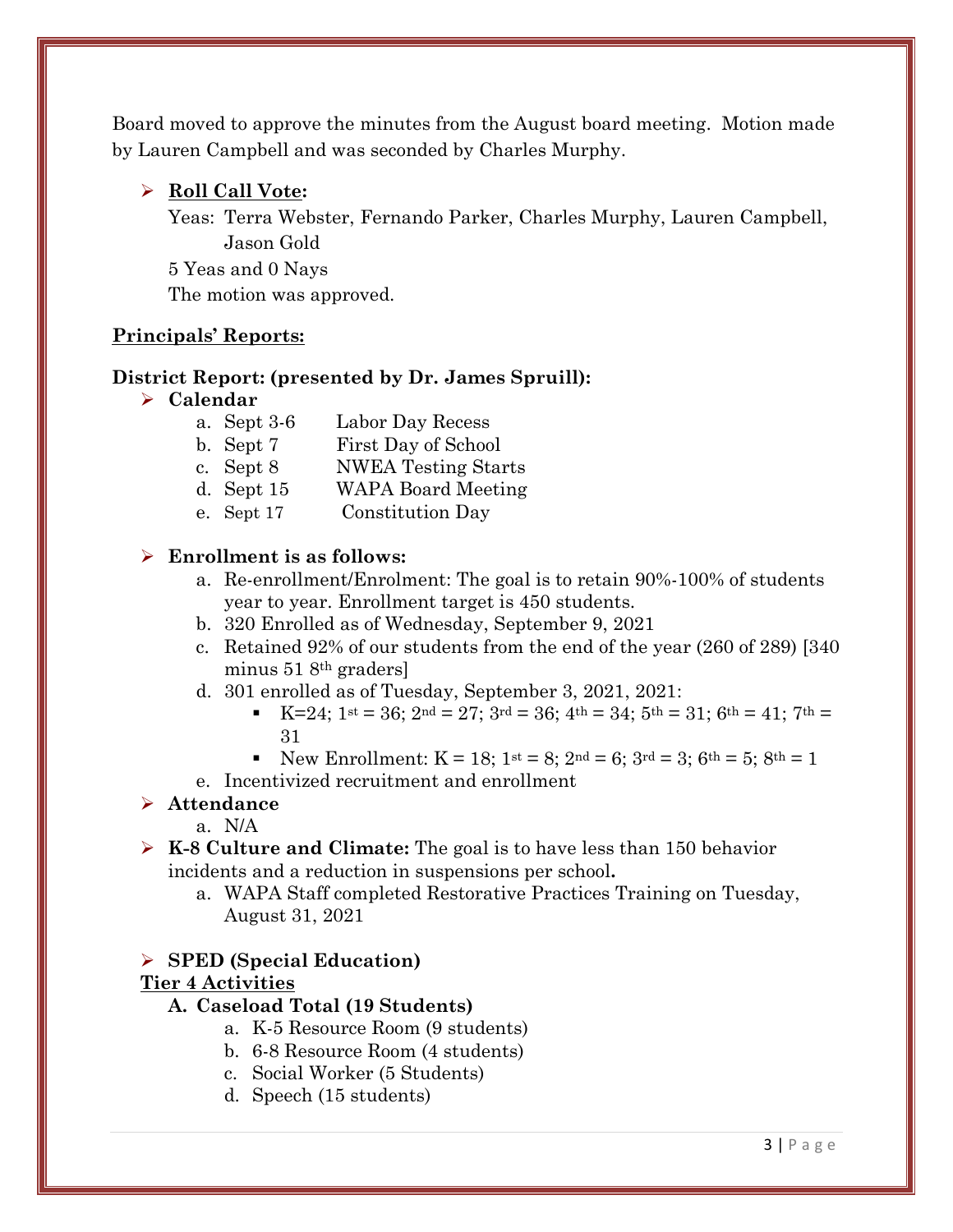### **B. Curriculum**

- a. Ms. Kara Thompson is the new Resource Teacher at WAPA.
- b. Occupational Therapist and Psychologist are returning to WAPA.
- c. Still search for a Speech Therapist and a Social Worker via various contract companies.
- d. The Social Worker will provide grief groups to WAPA students this fall.

### **C. MTSS/SAT PLC Meetings**

- a. Parent Meetings are being scheduled for the 2nd and 4th weeks of the month.
- b. Tier 4 Meetings will continue to be the fourth week of the month and will focus on training staff and producing quality progress monitoring.

### **D. Professional Development Training:**

- a. Tier 4 Staff training will be August  $30<sup>th</sup>$  September  $2<sup>nd</sup>$ .
- b. Progress Monitoring Training on SpedTrack software date to be determined.
- c. The SVSU Monthly SE Administrators' meeting will resume on 9/9/2021.

### **E. Website Changes**

- a. Change Website tab from Special Education to Special Services
- b. Add information on services such as MTSS, SAT, Section 504, Homebound, Hospitalized, Social Work Crisis Intervention Links and Resources, and Speech & Hearing Center.
- c. Add Tier 4 virtual information meetings on a bi-monthly schedule and provide training on topics like ADHD, Language Delays vs. Impairment, Dyslexia, etc.

### **Compliance**

- A. The Catamaran Workbook will open on September 15, 2021.
- B. Seclusion and Restraint will be scheduled for staff.
- C. IEPs scheduled for September 2021 are currently at 7 with testing for one speech re-eval to be completed in August 2021.

### ➢ **K-8 Updates**

- a. COVID 19 Positivity Rate as of August 31, 2021
	- Detroit 7.1  $(6.7\%)$
	- Wayne County  $6.3\%$  (6.5%)
	- Michigan  $8.3\%$  (6.9%)
- b. BOARD COVID-19 Update
	- Detroit is at Risk Level C as of August 31, 2021.
	- Zip code 48224 COVID-19: 3,021 (3,021) cases, 128 deaths (122) as of August 31, 2021
	- WAPA Cases of Positive COVID-19; 0 case for staff during this period.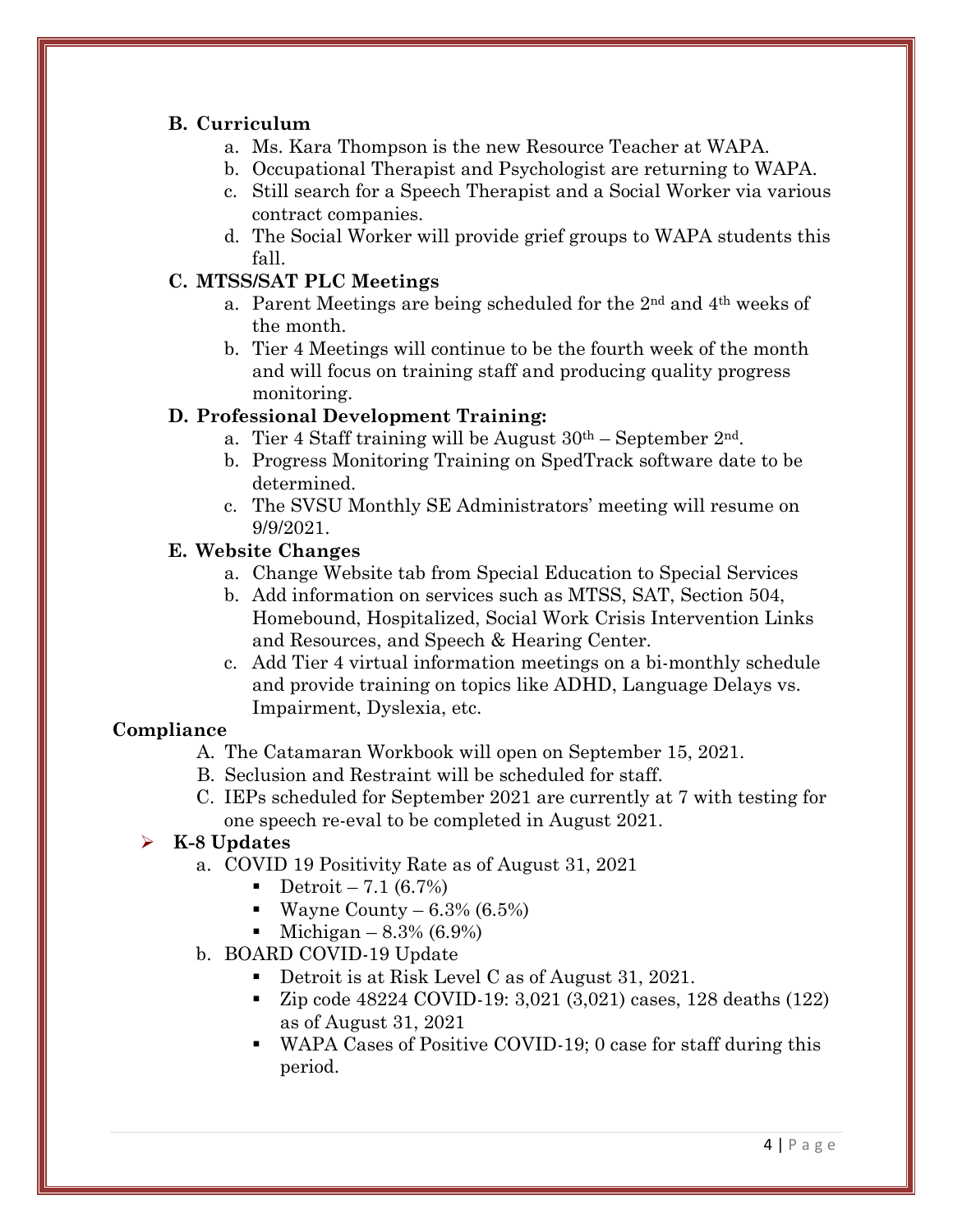- WAPA Hospitalizations due to COVID-19; Zero cases during this period
- WAPA Number of deaths resulting from COVID-19 over a 14 day period: Zero cases during this report period.
- WAPA percentage of positive COVID-19 tests over a 4-week period: Zero cases during this period
- CDC Protocols Expectations added to Parent/Student Handbook under Student Responsibility and Expectations.
- **Technology** 
	- Assign ALL students a device?
	- Online Option? Hybrid?
- **Wayne County Health Department's Guidance** 
	- **1. Consistent and Proper Mask Use**; **2. Social Distancing** –at least three (3) feet between individuals- When this protocol is implemented, then no self-quarantine is required in the K-12 school setting when an individual is identified as a close contact of a positive COVID-19 case and the following exists: a. The close contact remains asymptomatic, and b. The exposure occurred only in the classroom while both the COVID-19 positive case and close contact were masked and maintained at least three feet of distance between them; **3. Ventilation**: a) Open windows b) Open windows and place a box fan(s) in the window(s) or in a place where ventilation will be enhanced c) Use a dedicated exhaust fan d) Use a portable air filter e) Upgrade the HVAC system that is already being used NOTE: Window air conditioners should not be used since most units do not use outside air; **4. Promote COVID-19 Vaccination**; **5. Symptom monitoring, getting tested and staying home when sick** – School mitigation plans should require staff and students (regardless of vaccination status) to monitor for COVID-19 symptoms including fever (temperature of 100.4 Fahrenheit or above), new cough, shortness of breath, sore throat, or onset of chills and muscle aches. When an individual is experiencing symptoms, they should get tested for COVID-19, and if they test positive do not report to school and follow the self-quarantine instructions below. **Self-Quarantine for a School Setting An individual who has been identified as a close contact of a positive COVID-19 case, and thus is potentially exposed to the virus, must self-quarantine for ten (10) days. However, if the individual is experiencing COVID-19 symptoms after ten (10) days they must continue to quarantine until they are completely free of COVID-19 symptoms. Exception to Self-Quarantine Requirement**; No self-quarantine period is required for a close contact of a positive COVID-19 case in the school setting when an individual is and remains asymptomatic and one of the following applies: 1. Within the past five (5)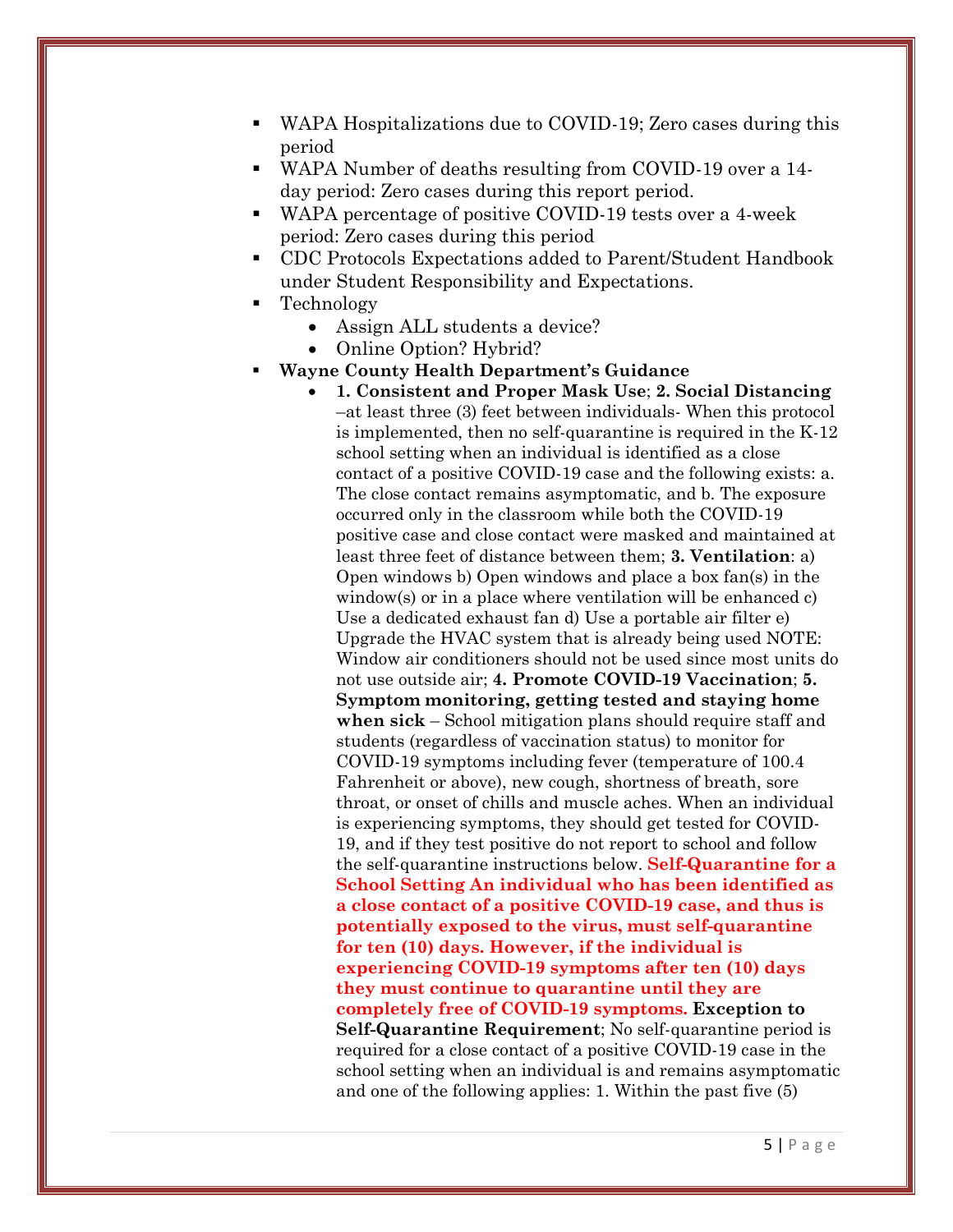months the close contact had a positive, confirmatory COVID (PCR) test; OR 2. Fourteen (14) days have passed since the close contact was vaccinated with the second dose of either the Pfizer or Moderna COVID-19 vaccine, or one dose of a Johnson & Johnson COVID-19 vaccine; OR Wayne County Health Department The potential exposure to COVID-19 occurred in a classroom while both the positive COVID-19 case and close contact were masked, and they maintained at least three (3) feet of physical distance between them. This exception to selfquarantine does not apply if a close contact starts to experience COVID-19 symptoms.

#### ➢ **K-8 Academics**

- a. WAPA 2021 Open House was held on Thursday, August 26, 2021.
- b. WAPA will return to full in person instruction on Tuesday, September 7, 2021.
- c. WAPA Student News will launch Fall 2021
	- Two student anchors, scripted, recorded between 7:15 am 7:45 am, uploaded to shared drive and viewed daily in classrooms aat 8:15 am
- d. WAPA Daily schedule complete
- e. K-8 Breakfast will be Grab & Go
- f. K-2 will eat lunch in Mods  $(2 \text{ lunchrooms})$ ;  $3^{\text{rd}}$  &  $4^{\text{th}}$  Grades will eat lunch in their classrooms; 5th-8th grades will eat lunch in the cafeteria separately, one grade at a time.
- g. All PA's completed by 11:30 am daily
- h. PA teachers will support targeted interventions and have time to prepare for performances in the afternoon as needed.
- i. Middle school teachers have targeted interventions built into their schedule
- j. Staffing Needs
	- One 5<sup>th</sup> Grade Teacher, Two 4<sup>th</sup> Grade Teacher, One 3<sup>rd</sup> Grade Teachers, One Middle School Science Teacher, One Performing Arts Teacher (Drama, Dance, & Instrument/Orchestra), One Reading Interventionist (More hours from Child Focus), One Math Interventionist, Three 3rd-5th Grade Parapros

### ➢ K-8 Curriculum (Reported by Mrs. Moreland-Trice & Ms. Ingram)

- a. Two-week August staff professional development completed September 2, 2021
- b. CIA Report
	- Assessments starting early for students so that we can see they are. Less stressful for students. NWEA is starting next week, running 2 weeks.
	- 8/9 PSAT data results shared. A total of 38/51 students tested.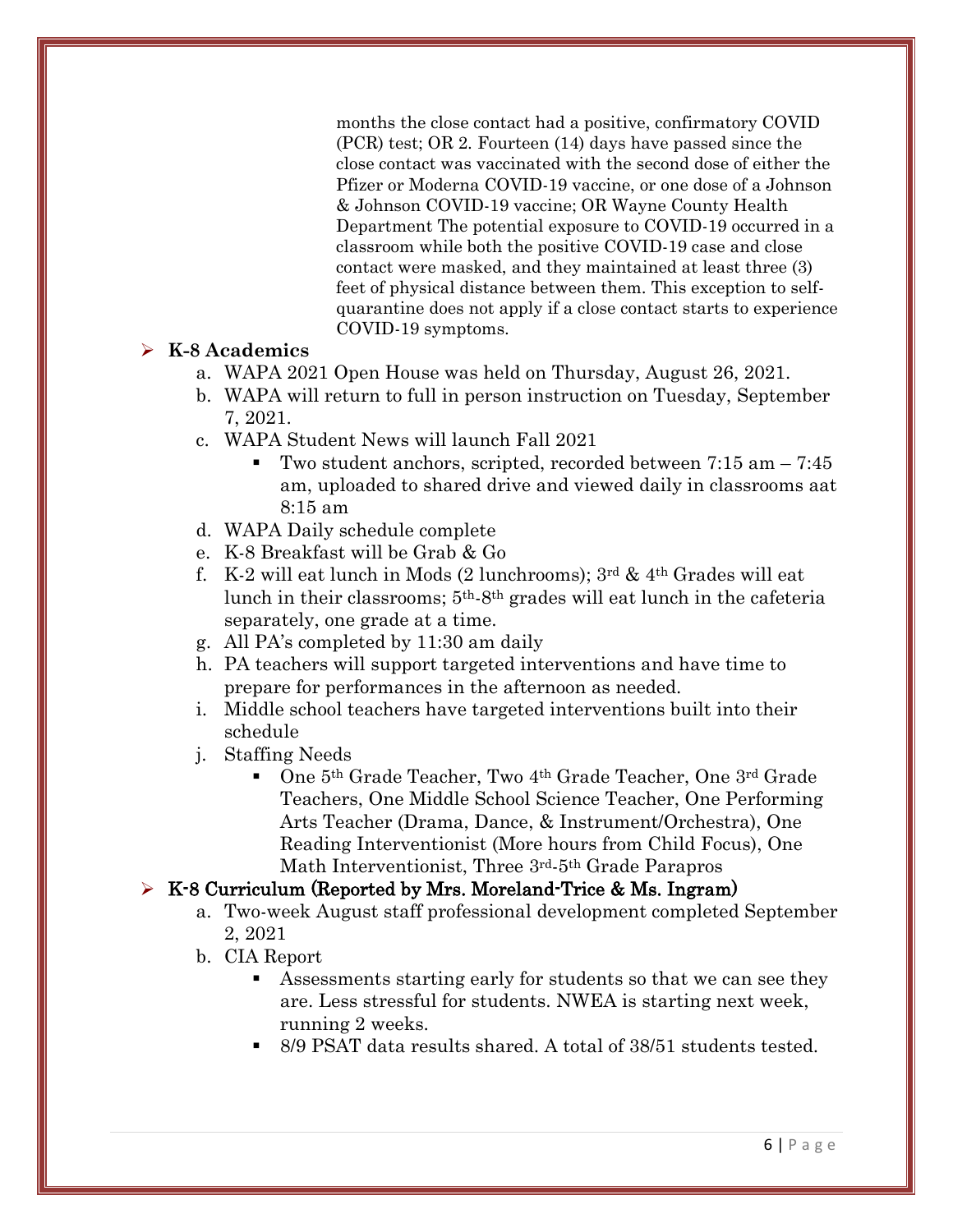- K-2 discussed their concerns, so Zaner-Bloser is coming to help tackle handwriting struggles. The 2nd graders will start learning cursive writing.
- Over the summer the students were challenged to 20 hours of IXL practice. The outcome showed they were where they needed to be.

# ➢ **GPS Report**

a. N/A

### ➢ **K-8 Professional Development:**

a. Dr. James Spruill was accepted as a BMEA Fellow. He is a part of the very first cohort of the Principal Wellness Professional Learning Community (PWPLC) fellowship, a collaboration between BMEA and The Skillman Foundation.

Board moved to approve the Principals' and Curriculum Report as presented. Motion was made by Charles Murphy and seconded by Lauren Campbell.

# ➢ **Roll Call Vote:**

Yeas: Terra Webster, Fernando Parker, Charles Murphy, Lauren Campbell, Jason Gold

5 Yeas and 0 Nays

The motion was approved.

# **The Management Company Financials (Presented by Lateefah Scott)**

o June, July, and August financials were discussed.

### **The Management Company Report (Presented by Lateefah Scott)**

- o Board policies must be reviewed to be discussed and approved at the next board meeting.
- o Facility Updates
	- Parking lot fully repaved
	- Modular ramp redone
	- Shields on 250 desks
	- Toilets, sinks and paper towel dispensers are touchless
	- Air purifiers for all rooms
	- Water stations are coming so that students can fill up their water bottles.
	- Tents ordered
- o The state has approved schools offering the virtual option for those parents that prefer it.